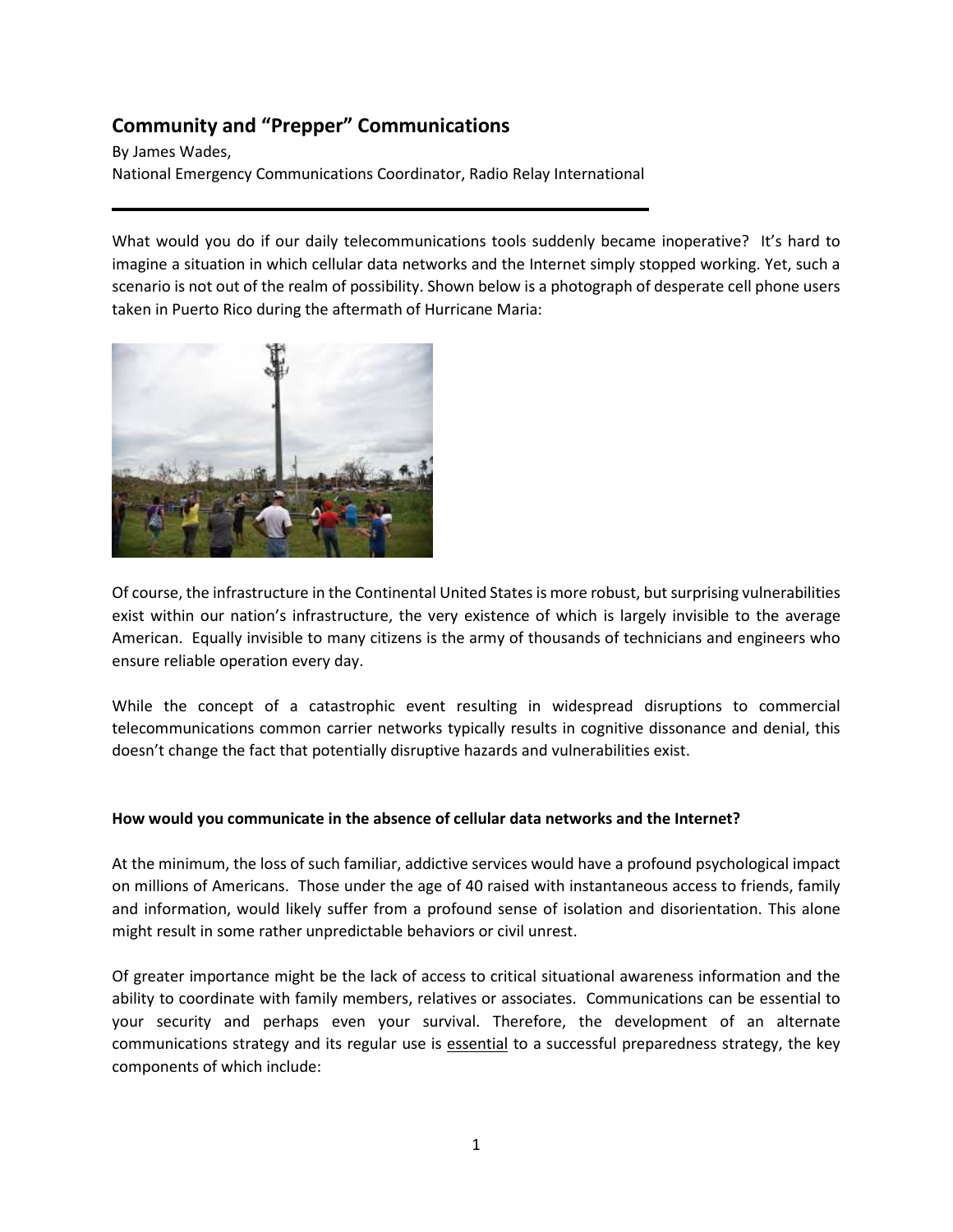- 1. Basic communications tools, which may include, but are not necessarily limited to, one or more of the following:
	- a. CB Radio
	- b. FRS Radio
	- c. GMRS Radio
	- d. Amateur ("ham") Radio
- 2. Proper training and knowledge of standardized communications methods.
- 3. A layered network approach with gateways designed to facilitate short-range, medium-range and long-haul messaging.

It is important to understand that a successful communications strategy is predicated on all three components above, including the proper tools, training and the layered approach. We will discuss these three components in order to aid individuals or prepper groups in their efforts to build out a basic, survivable communications strategy.

# **Technologies:**

Intelligence can be conveyed in many ways, from runners and carrier pigeons to the Internet. However, from the standpoint of preparedness communications, radio systems are often the answer and these radio services can generally be divided into two categories; those that require a license and those that do not. In this latter category, we have two primary candidates:

CB Radios: Back in the 1970s and '80s, CB radio was a national fad. It seemed every other automobile on the road was equipped with CB radio and an entire fashion statement of CB lingo was in widespread use. People wore "CB Radio" belt buckles, met at "CB Coffee Breaks," and couples met and got married thanks to CB radio. It was all good fun until the combination of anonymity and myriad users populating the limited number of channels rendered the radio service virtually unusable.

The good news is that the cell phone killed the CB fad, but the radio service remains. In many areas, one can monitor a formerly popular CB channel such as channel-19 and hear almost no communications traffic. This is particularly true in deep suburbs and rural areas. Most CB communications today consists of long-haul truckers efficiently reporting traffic problems and speed traps. While there remain some "hobby users" of CB radio, the radio service has mostly reverted to its pre-1970 status. Because of this, some of the benefits of CB radio are re-emerging:

• Good serviceable CB radios suitable for both mobile and base use are ubiquitous on the used market. Furthermore, units of new manufacture are quite inexpensive. The author recently purchased a very nice Realistic TRC-455 base-station unit at a garage sale for \$ 5.00! On another occasion, the author was given an older high-quality 23-channel base unit for free, which, after some basic repairs, proved to be a "Cadillac" quality vacuum tube CB base unit.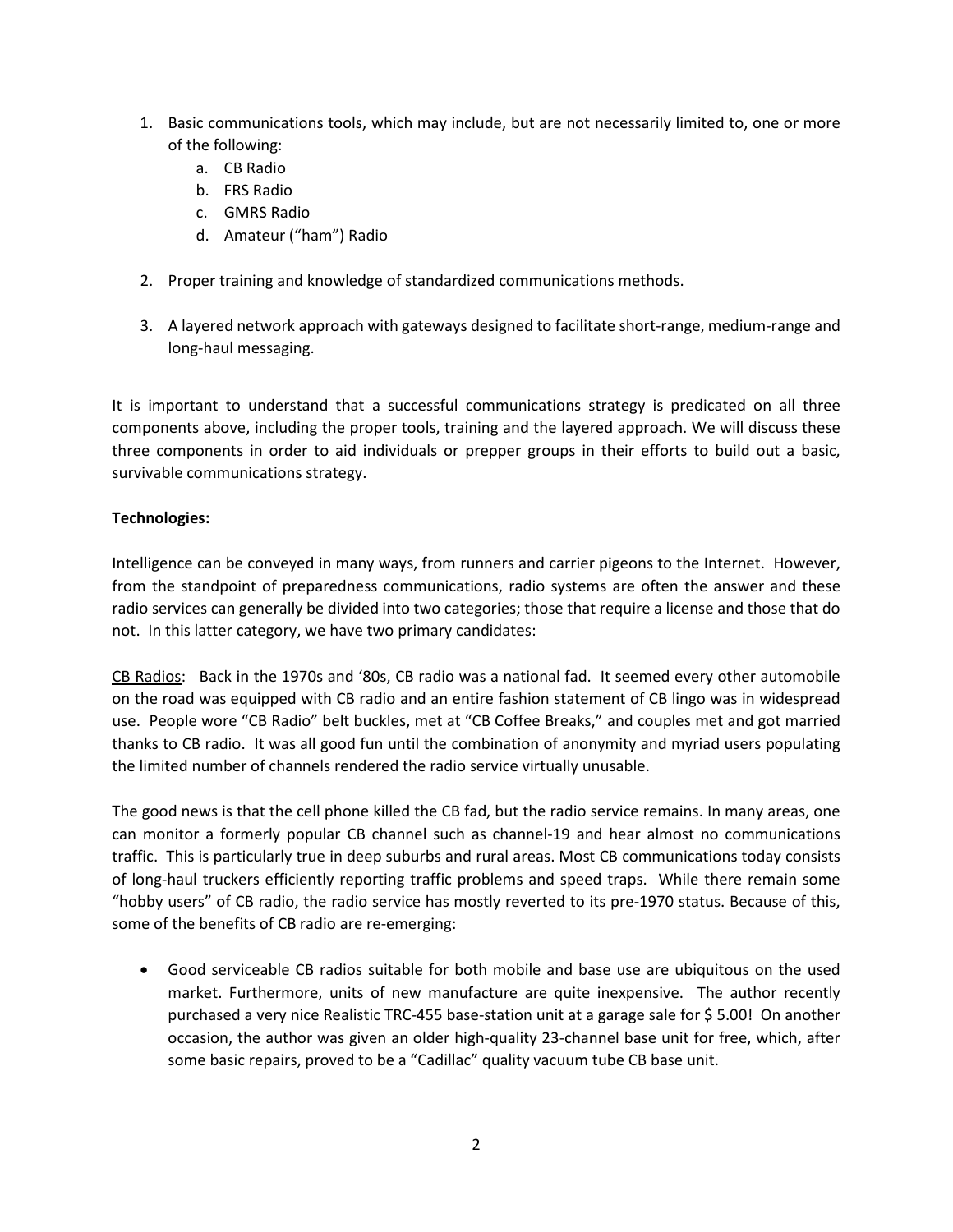- Multiple CB base-installations can communicate within a 15 to 20 miles when coupled with a roofmounted antenna or a simple wire antenna and transmission line hung in a tree at a height of 40 or 50 feet above ground level. In the latter case, the antenna will be almost invisible to one's neighbors, a potentially desirable situation in a SHTF scenario.
- An inexpensive CB radio installed in one's vehicles can also prove surprisingly useful on a day-today basis. The author has found that information provided by commercial truckers adds greatly to the utility of a GPS or similar navigational aids during long trips. Information found on Channel 19 is often more timely, more accurate and often quite useful for locating alternate routes and the like.

The low cost and ready availability of equipment and the basic utility of CB radio makes it a useful option for linking a local prepper network together. With the open nature of CB radio, the lack of the requirement for a license, and so forth, a prepper network will blend well into the background. Let's call it the "gray man" of prepper comms.

There are of course, some disadvantages to CB, which may be summarized as follows:

- 1. CB radio was allocated a portion of the spectrum, which is prone to "skip" during periods of moderate to high sunspot activity There will be times during which distant stations fill up the available channels and raise the "noise floor."
- 2. Some hobby CBers use illegal amplifiers, the result of which is "dominance" of a channel. Fortunately, many of these types are "aging out" of the CB hobby.
- 3. In some urban areas, such as Detroit and Chicago, there is an entire CB "underworld," which makes CB radio a less desirable option in major urban areas.
- 4. As with any social media, the anonymity of the user creates the classic "invisible man" scenario in which social norms, decorum and courtesy are occasionally tossed aside. One may hear profane language, unpleasant topics or plain old foolishness now and then. After all, it's a public space and one will eventually encounter the usual range of social ineptitude.

Despite its drawbacks, CB can be a very useful daily tool for use on our nation's highways while simultaneously serving as an inexpensive and utilitarian non-corporate, non-government, wireless communications service.

# FRS Radios:

FRS or "Family Radio Service" walkie talkies are the low-power cousin to GMRS ("General Mobile Radio Service") units, which we will discuss later. FRS is designed to provide families and small community organizations with convenient, short-range two-way radio capabilities. These small walkie-talkies operate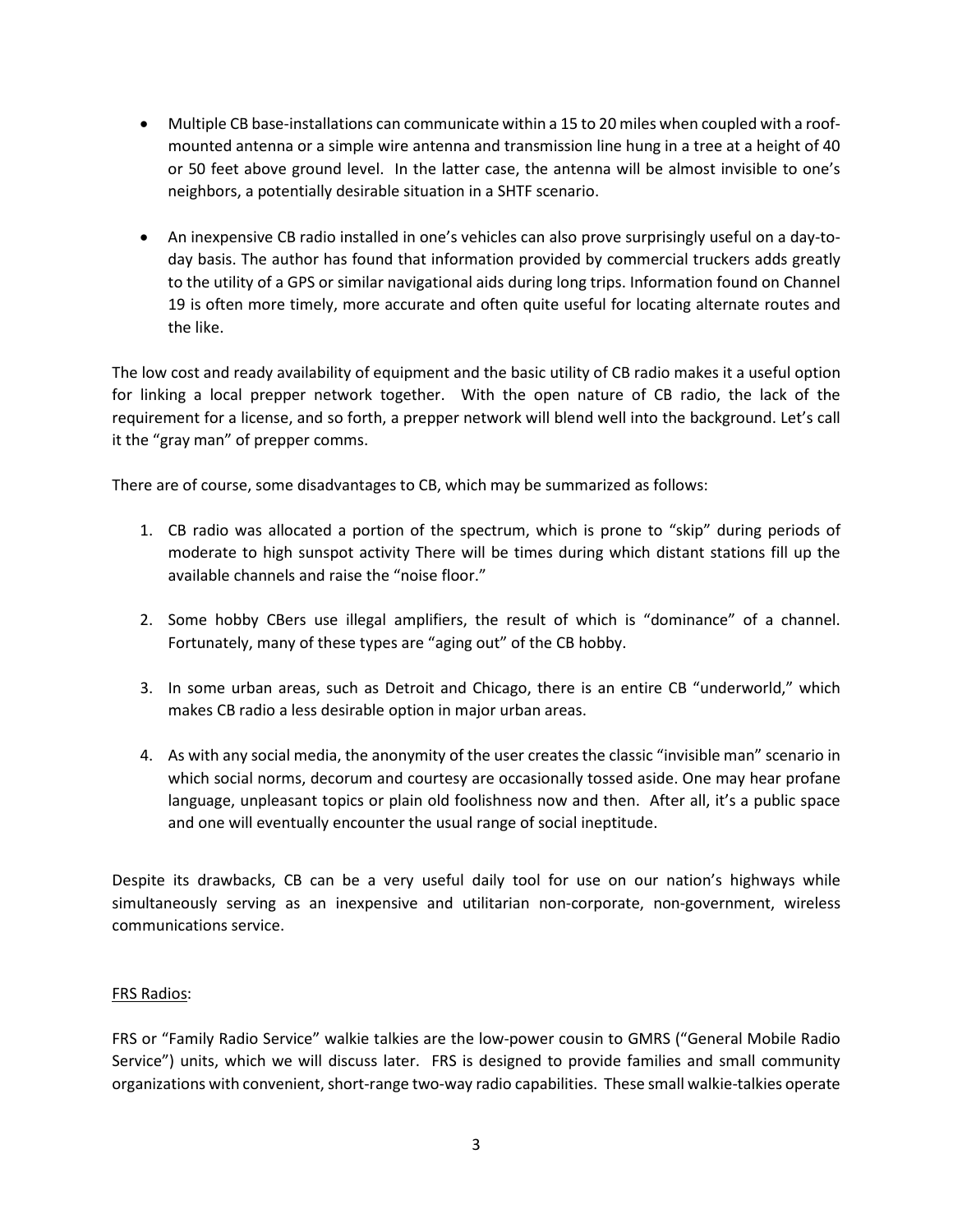in the UHF spectrum at low power levels, typically in the range of one-half watt. External antennas are not permitted by law.

Manufacturers of FRS hand-held radios will often advertise wildly inaccurate range, such as 15 to 36 miles. These claims are unrealistic and misleading. In a typical suburban environment, the range is typically limited to a quarter or perhaps half mile. In flat open country, one might expect upwards of three quarters of a mile. If two people equipped with FRS radios are each standing atop a 15-thousand-foot mountains with no obstructions, precipitation or fog, then 30 miles is a possibility. Of course, the latter scenario is quite rare!

FRS radios are quite useful on hikes, while camping, or the like. Advantages include:

- Small and compact. They can be carried in one's pocket or clipped to one's belt. The use of frequencies in the UHF spectrum means a short, stubby antenna can be reasonably efficient, unlike CB walkie talkies that require a 20 to 25 inch long antenna for equivalent range.
- The radios can be "fed" with simple AA batteries and will operate for long periods of time on a pocket full of alkaline AA cells.
- The radios have reasonably effective building penetration.
- Like CB radio, the channel being used is like a "party line." This is advantageous because one can overhear various information being passed, often resulting in spontaneous problem solving.
- The radios can be used to request assistance, or they may be used to originate a long-haul message via the *Radio Relay International* "National SOS Radio Network" provided a licensed radio amateur is nearby.
- The radios are incredibly inexpensive. Forty to eighty dollars will buy anywhere from two to six walkie-talkies.

Of course, FRS radios come with disadvantages as well:

- 1. Many adults purchase them as "toys" for their children. When one is attempting to use them for something purposeful, he occasionally finds that a couple of toddlers in the neighborhood are belching or playing "secret agent" on a channel. Radios shouldn't be toys, but the relative simplicity of the device compared to a smart phone leads some adults to perceive them that way.
- 2. Again, the range is quite limited. They are not a viable option for direct connectivity to a fellow prepper located five or ten miles away.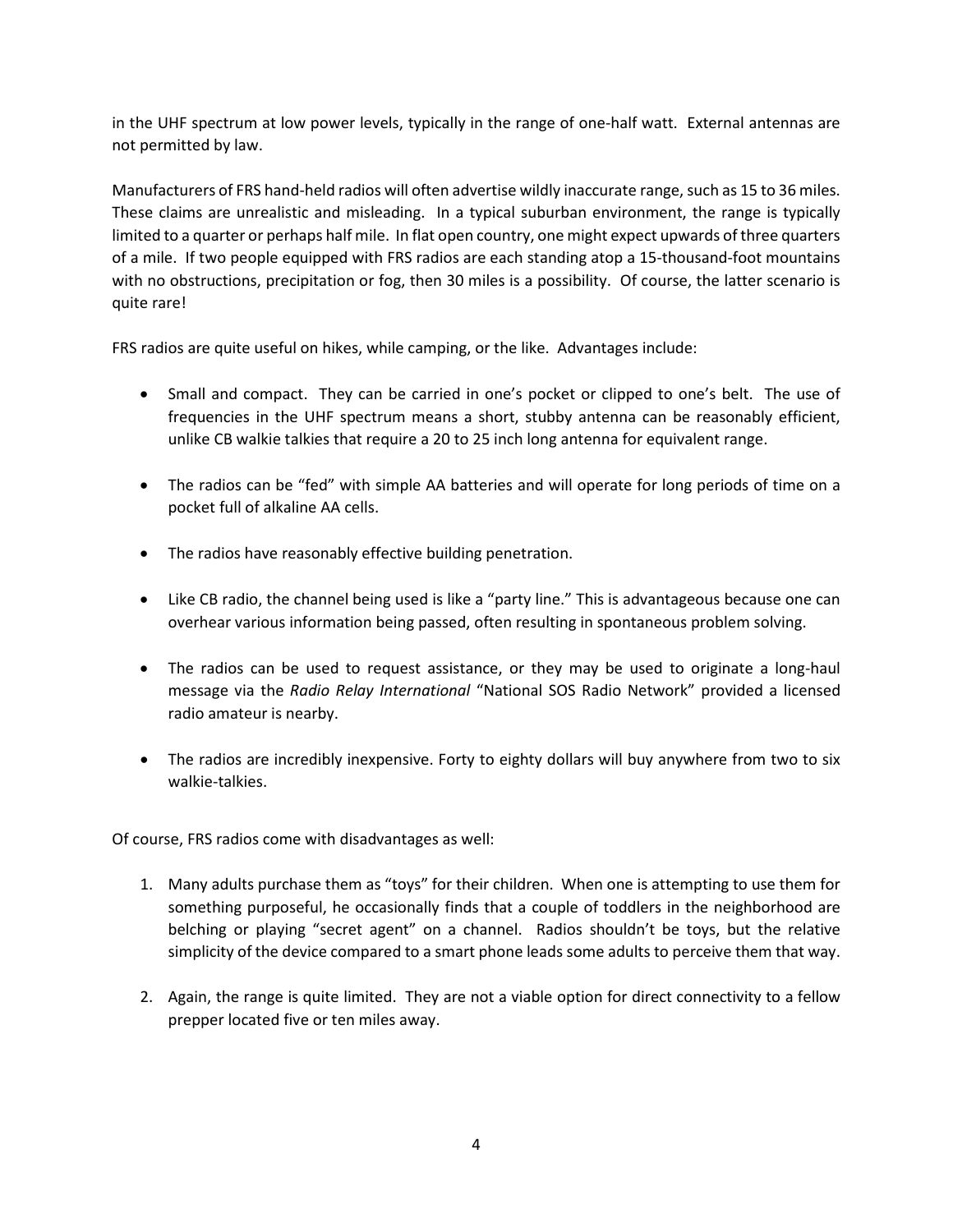3. The advertised "privacy codes" do not provide "privacy." Rather, they simply mask communications on the channel that one does not want to hear. As with CB, do not expect "privacy."

Falling into the category of licensed radio services, we generally have two options, one of which is the *General Mobile Radio Service* and the other of which is the *Amateur Radio Service.*

# General Mobile Radio Service (GMRS):

A good synonym for GMRS is "business band radio." This *licensed* radio service shares several channels with FRS, but it has a variety of advantages:

- Higher power levels are authorized, with mobile units up to 50-watts and handheld units up to 5 watts being available.
- "Repeaters," which receive and retransmit signals from a very high location, such as atop a tall tower, can be established and used to cover a wide area.
- Like FRS radios, GMRS operates in a portion of the spectrum that offers good building penetration for hand-held radios.
- Crystal-clear narrowband FM results increases the odds of a quiet, interference-free channel.
- Range, without repeaters, can be similar or better than that of CB radio, but without "skip" and interference problems that sometimes arise at certain times of day.
- As with FRS radios, a GMRS radio can be used to access the *Radio Relay International* "National SOS Radio Network" provided an Amateur Radio operator is nearby.

GMRS radios are often used by land surveryors, construction crews, at large concert venues and the like. They offer the convenience of FRS radios with increased range and greater reliability. Dedicated GMRS channels also offer the advantage of isolation from children using a channel for "play."

GMRS radios do require an FCC license to operate. However, the FCC license does not involve an exam and the fee is nominal. It's more of a "registration." Furthermore, a single license can cover an entire organization, whether that's a family, a business or a community group.

Disadvantages include:

1. The cost of GMRS certified radios is considerably higher than CB or FRS units.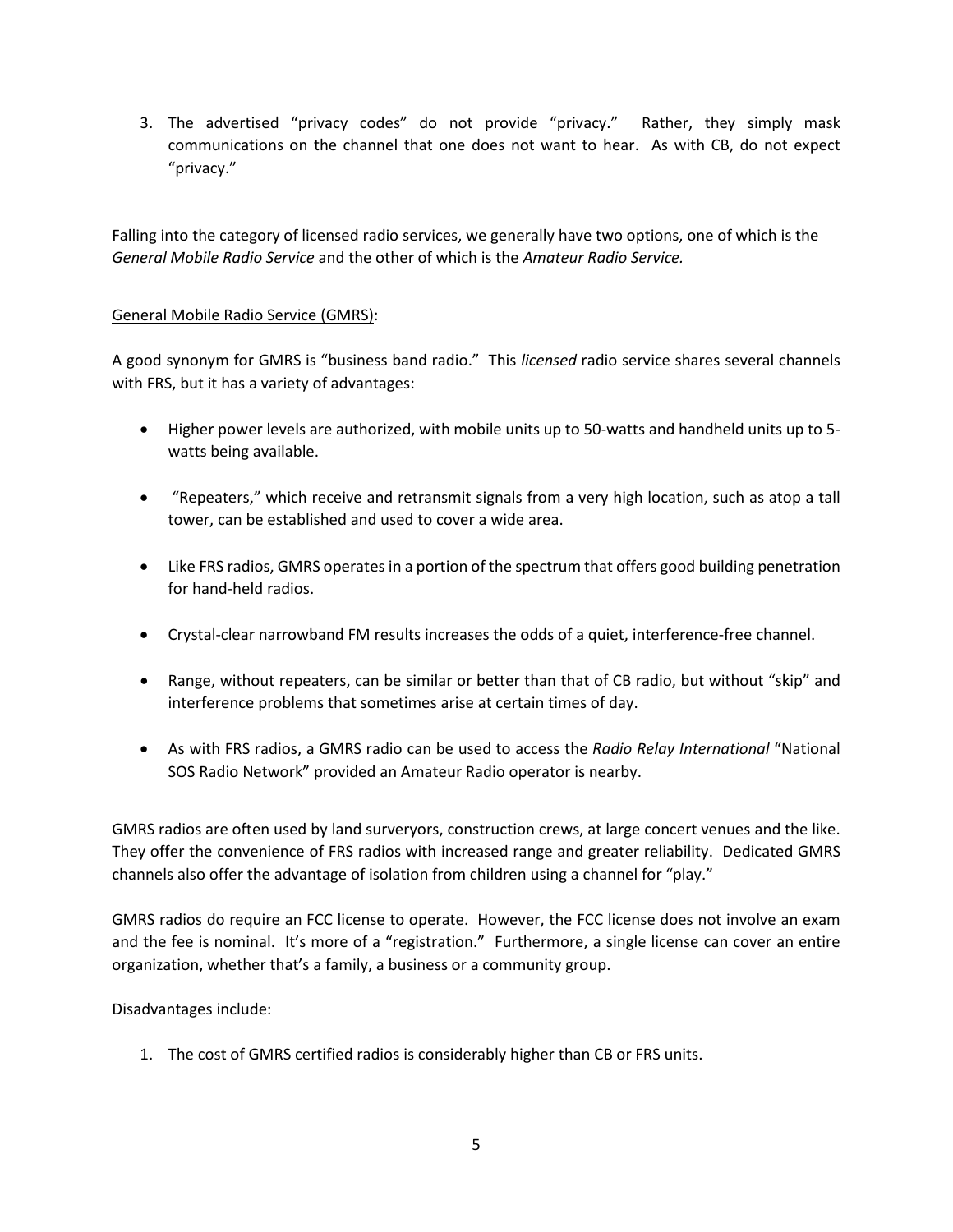- 2. Some care in selecting an appropriate channel is essential to prevent harmful interference to nearby businesses or organizations using the same frequency.
- 3. Somewhat greater technical skill is required to properly install and maintain the radios.
- 4. Unlike CB radio, the use of the network will likely be limited to one's area and the specific purpose of the network.

GMRS is an excellent choice for any prepper network. A variety of manufacturers offer a range of twoway radio options worth investigating.

# The Amateur Radio Service:

The "king" of *survivable* radio services is the Amateur Radio Service ("ham radio"). Ham radio has been around since the beginning of wireless communications. It gave birth to the broadcast industry, police radio dispatching and laid the foundation for modern military communications. Ham radio is survivable and extremely flexible. Its advantages include:

- Efficient mobile radio coverage at VHF and UHF frequencies courtesy of the thousands of ham radio clubs around the country, many of which provide "repeater" infrastructure to extend the range of mobile and hand-held radios.
- High-frequency (shortwave) allocations allow one to communicate with other radio amateurs all over North America (or the world) without commercial or government infrastructure.
- Direct access to *Radio Relay International* networks allows one to originate and receive telegram type messages addressed to third parties. For example, one can originate a radio-telegram ("radiogram") in Michigan addressed to a relative in California and it will be delivered by a volunteer RRI operator near the addressee; a nice service when the Internet and cellular grid is down.
- The ability to communicate using voice, Morse Code ("CW") and various digital modes.
- Direct access to local public safety agencies via *Amateur Radio Emergency Service* networks in time of emergency. This can be of great benefit in a life-critical situation.

Amateur Radio would also be a great source of situational awareness information should a major catastrophe strike the Continental United States. No other radio service offers the survivability, flexibility and universality of the Amateur Radio Service. However, there are some requirements, which may be considered disadvantageous by some:

1. One must study and pass an FCC examination covering basic electronic theory and operating rules to obtain a license.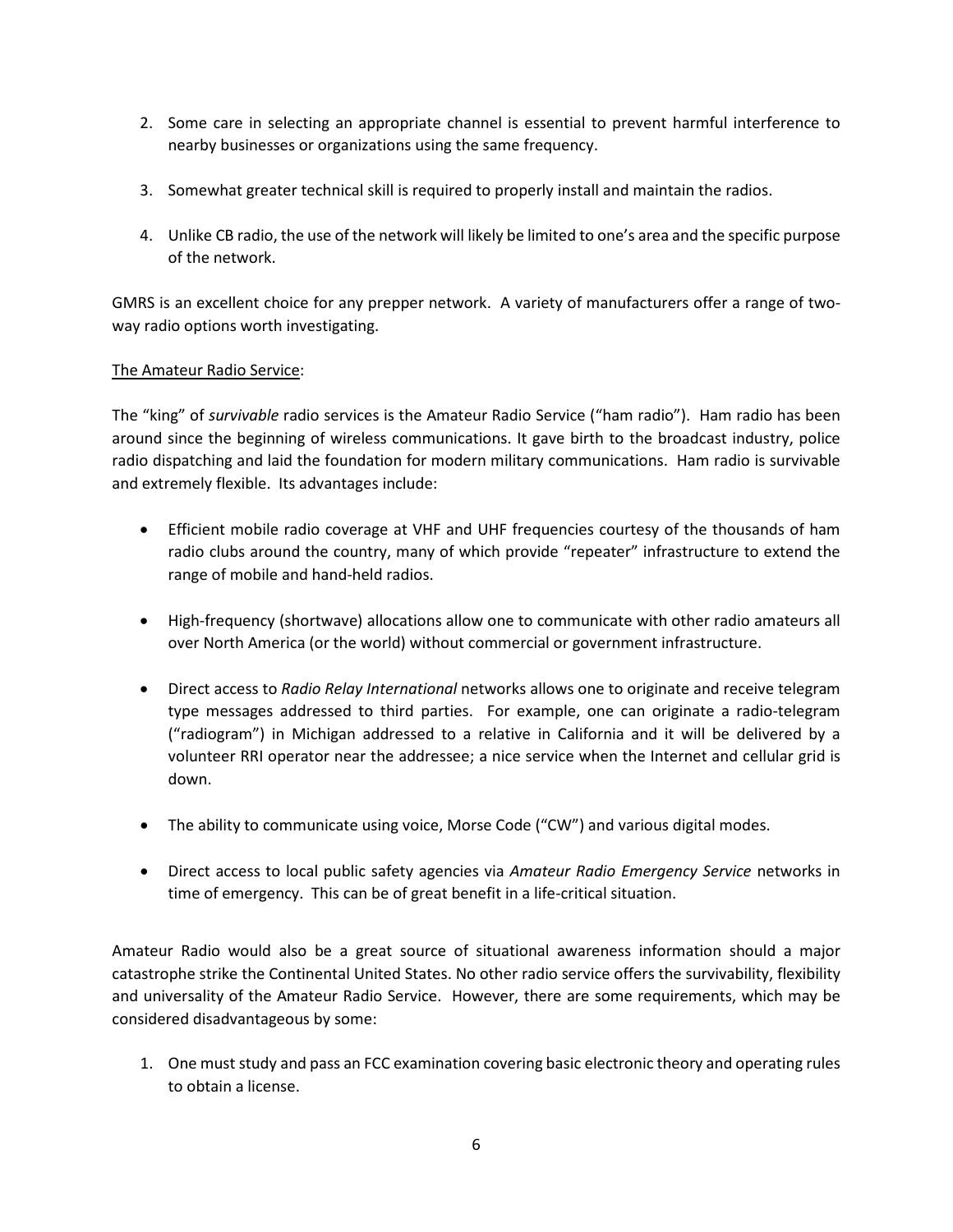- 2. The radio equipment and antenna systems can be somewhat complex for the non-technical person or beginner.
- 3. One must use the equipment and interact with networks such as Radio Relay International regularly to learn and develop the standardized communications methods and practices to use the resource effectively.
- 4. An inexpensive Amateur Radio handheld transceiver offers few advantages over an FRS or GMRS handheld radio. The technology is nearly identical. Rather, it's the repeater infrastructure and high frequency networks maintained by radio amateurs that serve as the primary "force multiplier."
- 5. If one plans to use local Amateur Radio VHF or UHF repeater networks to expand the range of communications, one is ethically (but not legally) obligated to join and occasionally participate in the local Amateur Radio club to aid in the maintenance of that infrastructure. Users of repeaters and ham radio nets should not be "freeloaders."

The great diversity of ham radio technology, frequencies and networks is far beyond the scope of this article. Suffice to say, it takes a couple of years to become a minimally proficient and knowledgeable ham radio operator. Furthermore, "ham radio" is not a "noun." It is not something one "buys." Rather, ham radio is an "activity," a skill, which is developed over time. Just as one doesn't become a skilled athlete overnight, one does not become a proficient radio amateur in a few days. One cannot buy an Amateur Radio transceiver and expect to effectively communicate as soon as it is taken out of the box.

For those willing to invest a bit of time and effort while having some fun in the process, ham radio is an excellent choice. However, it is probably unrealistic to expect everyone in a prepper group to become an experienced radio amateur. Therefore, the best option for most preppers is to get to know a like-minded radio amateur in one's area and get him involved in your group.

# **Building your layered network**:

For most prepper groups, an effective communications plan calls for "layering" networks. For example:

# Basic Family/Neighborhood Layer:

Inexpensive handheld FRS radios are an excellent choice for use within a family, at the neighborhood level or during an outing, such as when camping and hiking or participating in a training activity. These short-range, convenient radios can link those in a neighborhood together. They are inexpensive and, if lost or damaged, the cost of replacement is minimal.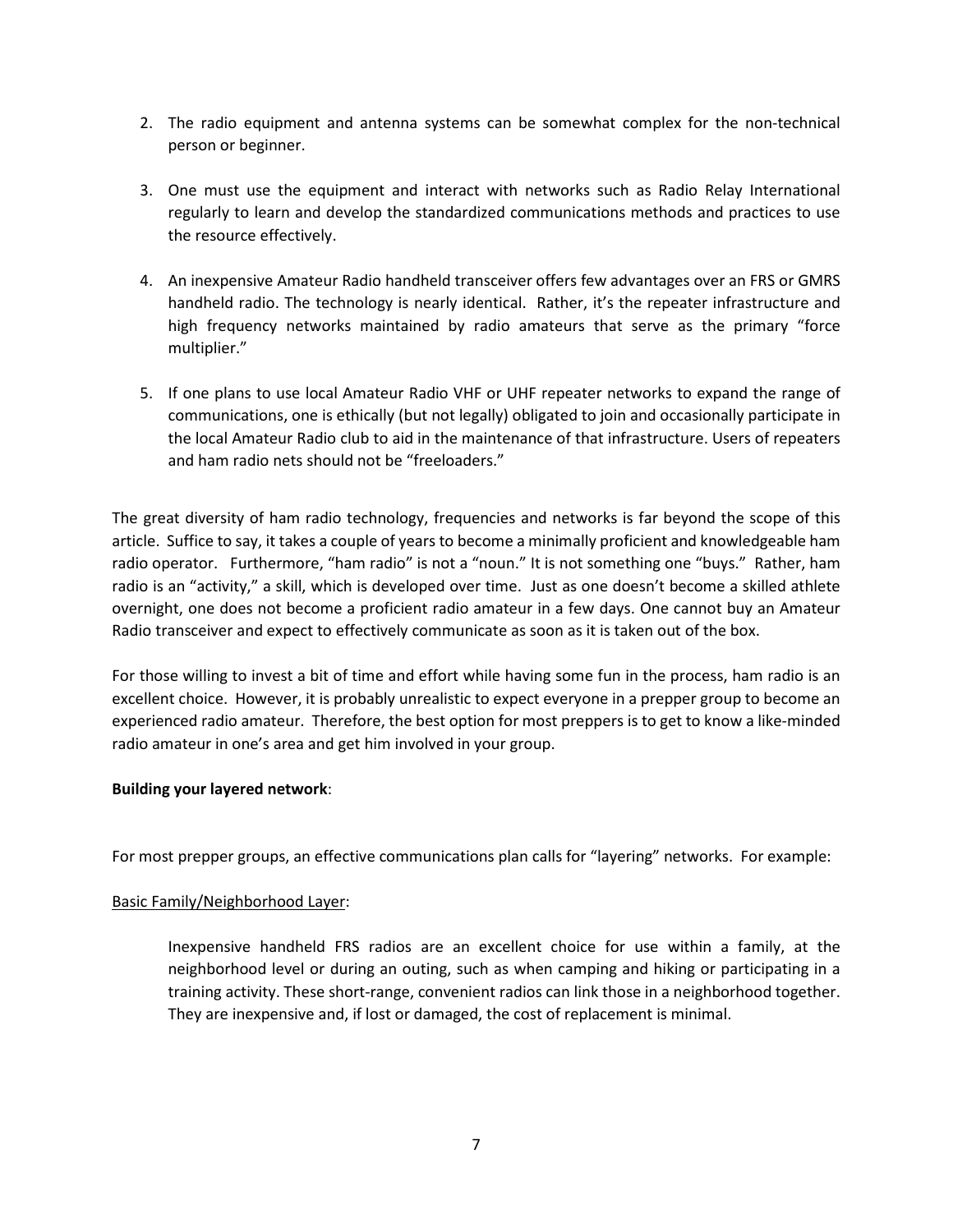#### Community Layer:

*CB Radio Option:* Citizen's Band (CB) base-station radios can be used to build a simple, inexpensive community network. A CB base station can be installed in the home office, on the kitchen counter or in another "common area" with a suitable outdoor antenna used to provide longer range and better reliability. Using a common channel, such as the *AMRRON* channel 3, CB can facilitate the creation of a community "party line."

Mobile CB units installed in vehicles using a decent, center loaded antenna, magnetic mount antenna such as the Wilson 1000, or even a 102" CB whip can be used to access the network or intercommunicate while traveling in groups. They can even be used during the occasional family errand, such as checking in with one's spouse on the way home from work to see if groceries are needed or to let someone know the kids need to be picked up from soccer practice. Sure, the cell phone serves the same purpose, perhaps more elegantly, but by making regular use of the radio system, one learns how it works, becomes familiar with its range and limitations, and one can practice professional grade radio procedures so that this knowledge is intuitive when the radio system is really needed. Plus...it's fun to do something unique!

*GMRS Radio Option*: The same general approach applied to CB radio works for GMRS radios. The cost is higher, and the utility of GMRS for highway information is lost, but from a technical standpoint, GMRS radios are a high-quality option subject to minimal noise and interference.

Once one applies for and obtains a license, suitable handheld and mobile radios can be purchased from several companies offering quality GMRS transceivers and antennas. With a configuration of a base radio in the home, a mobile radio or two in the family vehicles and several hand-held radios, one can establish a good quality community level communications network.

# The Amateur Radio Service Gateway:

An experienced radio amateur is the key to accessing medium and long-haul communications networks. Using these networks, the ham radio operator can transmit and receive radiogram messages from across the state or across country in the absence of commercial telecommunications infrastructure.

The best option is to locate an experienced ham radio operator in your area that is skilled in RRI or NTS net operations (or willing to develop the skills) and who is also willing to become part of your community network with interface via CB or GMRS/FRS radio. As an added benefit, he can support his local neighborhood via the RRI "National SOS Radio Network."

While the amateur radio gateway is not essential to neighborhood or community preparedness, the involvement of a skilled radio amateur brings much to the table, not just in terms of connectivity to high-level messaging networks, but also in terms of technical knowledge. He can answer questions about antennas, radios and communications procedures.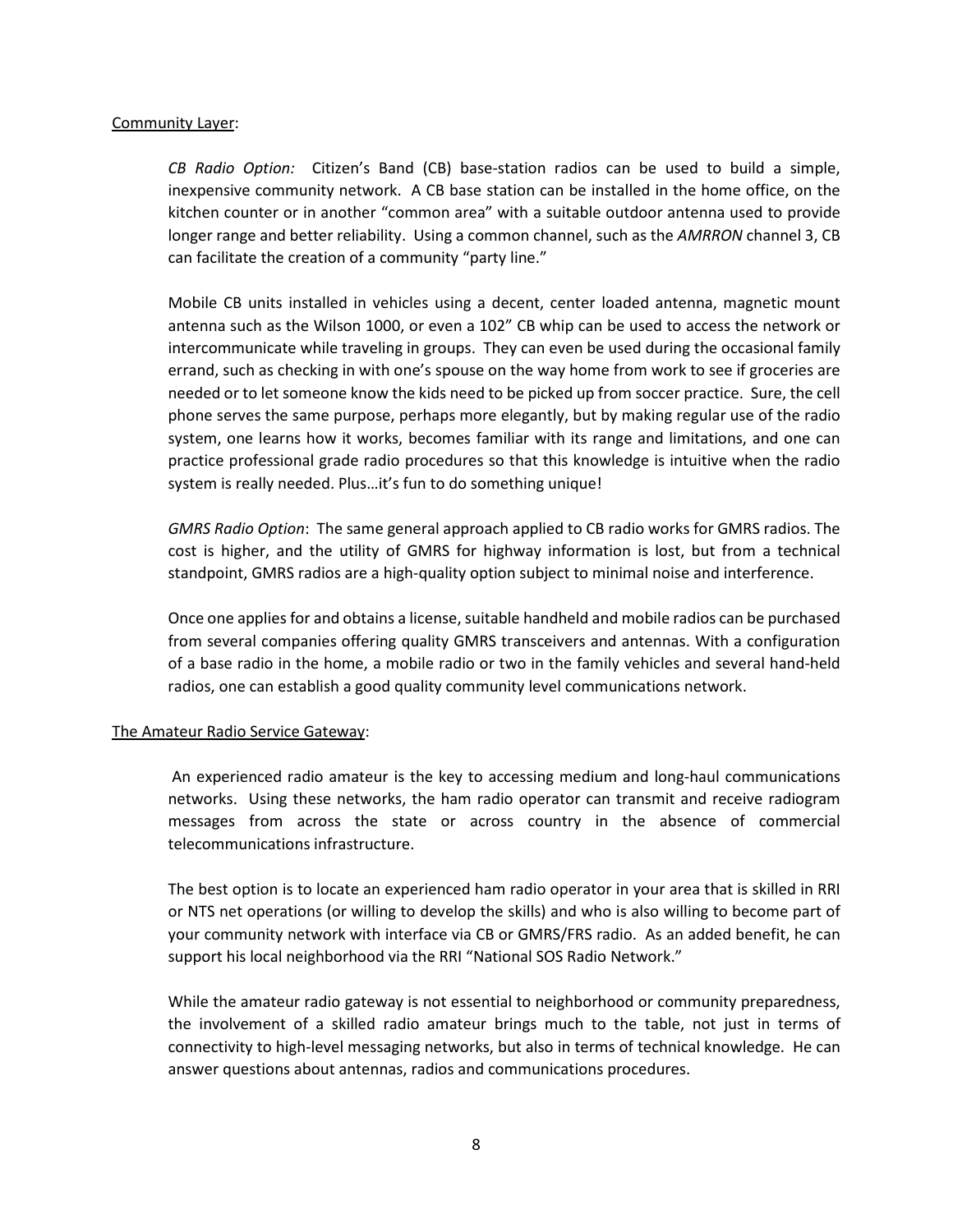

# **Another way of looking at the network layers:**

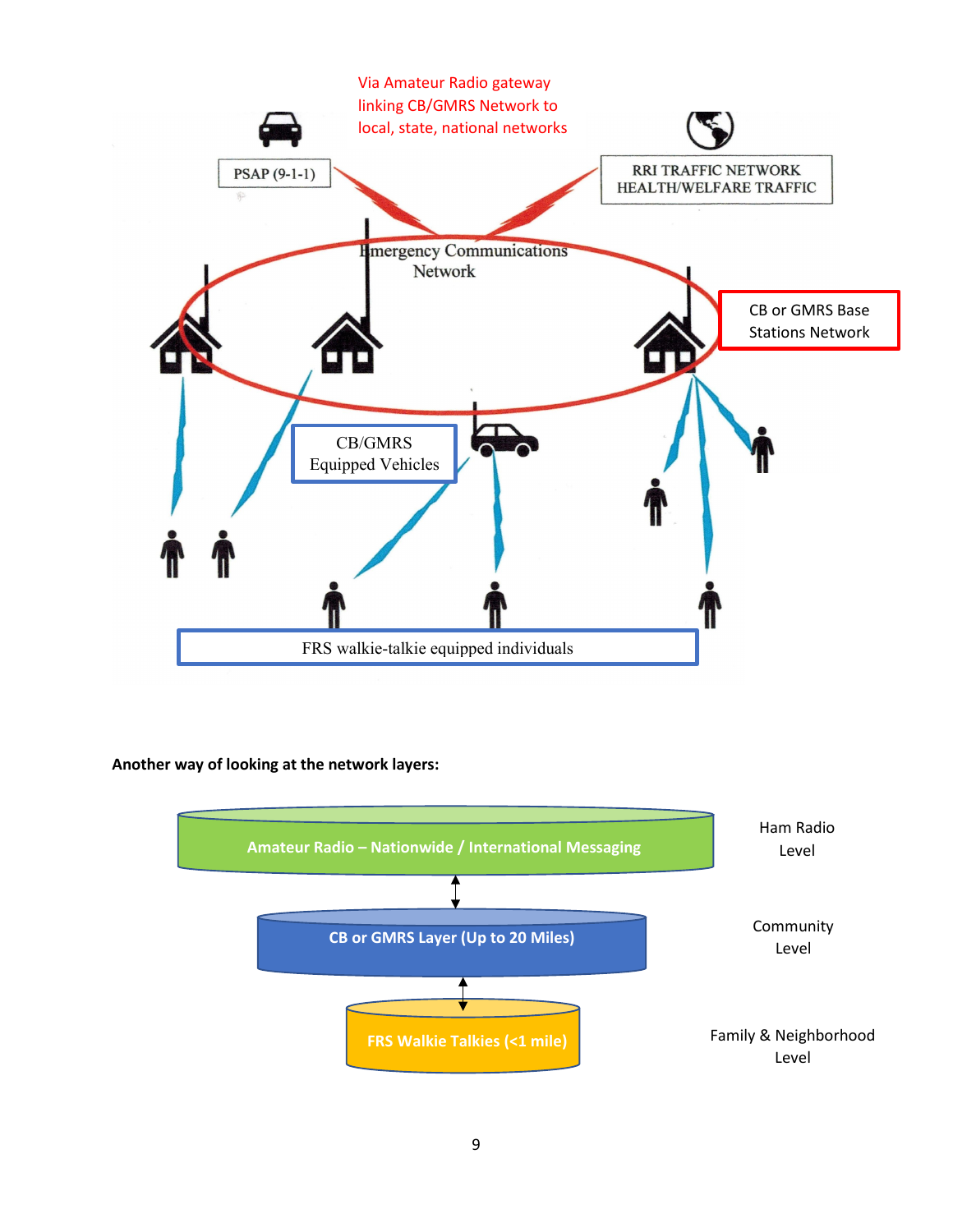# **For example:**

The "Shiawassee Prepper Team" has ten members. Their radio capabilities are structured as follows:

- Each family in the team has several FRS or GMRS radios for use around the neighborhood, on camping trips or the like. Spare alkaline AA-cells are kept on hand to ensure the radios remain operational in the event of a long-term power outage.
- Each family has also installed a CB base station installed at their home. Some have it located on a bookshelf in the family room within earshot of the family during waking hours. Others have it installed in their home office or basement workshop. Everyone is tuned to "channel 3" or some other mutually acceptable channel.
- Everyone has a tactical call sign in the form of unit number or name, such as "Unit 1" or "Unit Charlie."
- Everyone has been briefed on basic radio procedures and the team has familiarity with formatting both tactical messages and radiograms. The radios are also used for occasional conversation and social interaction to ensure operational readiness. The CB base station allows team members to conveniently communicate between each other during normal times and, more importantly, in time of emergency.
- Each team member also has a CB radio installed in their automobile. During long trips, the CB is used to monitor Channel 19 for information on highway conditions, accidents and reports of speed traps. However, the CBs are also be used to keep in touch with home when running errands around town. In time of emergency, or when the team travels as a group, everyone has reliable, short-range communications available, even if the cellular grid fails.
- A couple members of the team have a strong interest in radio technology. They earned their ham radio licenses, became active in the local ham radio club, and developed the knowledge and skills needed to connect to Radio Relay International's national messaging layer. These members are the "gateways" from the CB and FRS/GMRS channels to the long-haul networks of RRI. These are the individuals who can take message to that relative on the other side of the country, format it if necessary, and inject it in the network. When the reply arrives, the same ham radio volunteer can deliver it to you via the group's CB network. Using this gateway concept, the simple CB or GMRS radio becomes a valuable tool providing access to a nationwide emergency communications infrastructure.

In the above scenario, most of the team can spend a small amount of money on basic CB and FRS equipment, but the network plan leverages a range of resources to transform those inexpensive basic tools into something far more flexible and useful. In a sense, the sum is greater than the parts. This is done by layering networks built around each technology, with each layer method incorporating a gateway to the next level: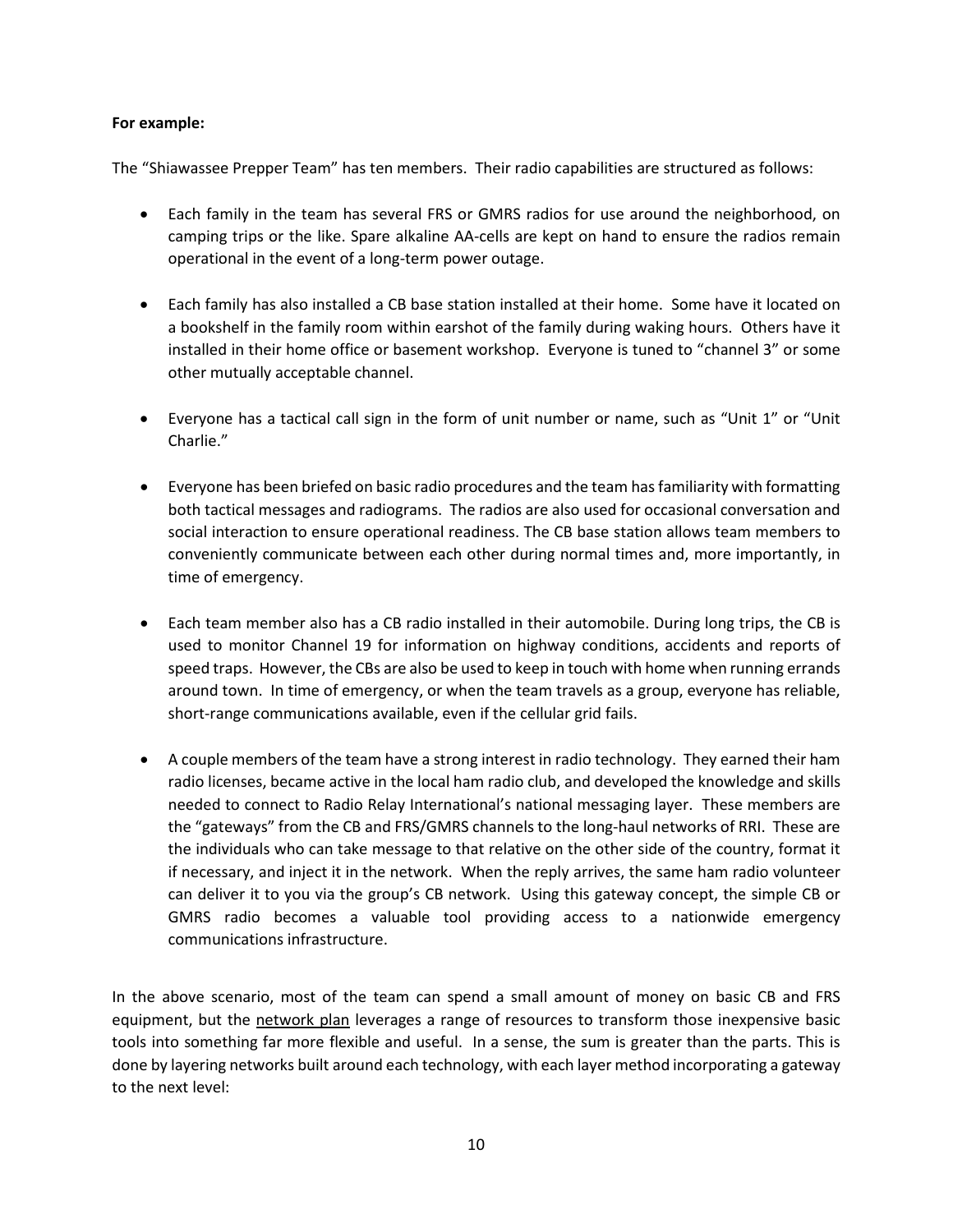*FRS talks to CB or GMRS; CB or GMRS talks to the local radio amateur; the local radio amateur communicates with the RRI national messaging layer and local Amateur Radio Emergency Service assets.*



*A simple, older 23-channel CB provides reliable communications throughout a community.*



*FRS walkie-talkies are inexpensive, ubiquitous and effective over short distances of less than one mile.*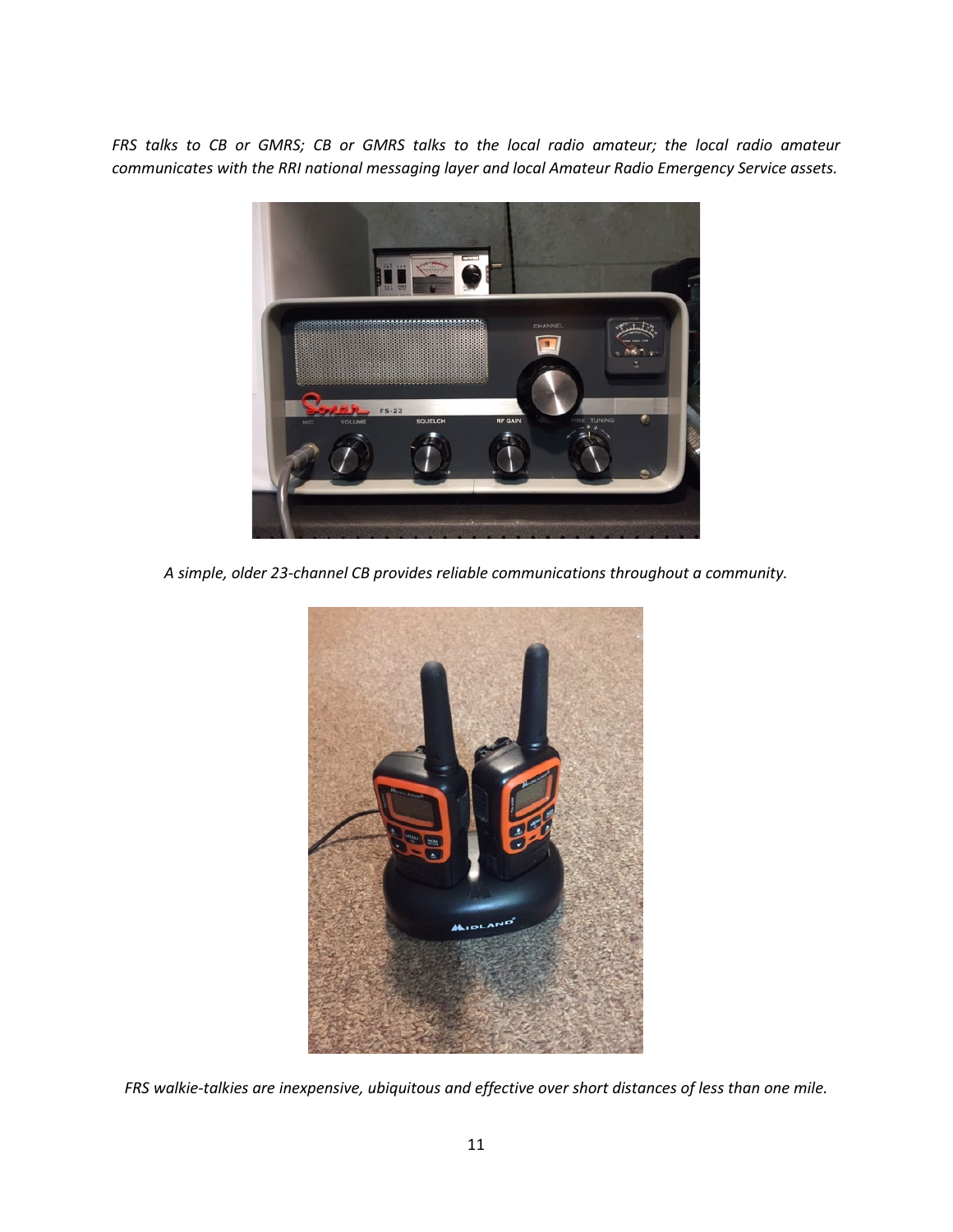# **Planning for the "big one."**

The non-prepper probably believes that the active prepper has an overactive imagination. Likewise, the prepper probably believes the average person has no imagination. However, disasters do occur in which commercial communications networks fail. All citizens should consider this possibility, which has been witnessed in recent years during California wildfires, significant hurricanes and tsunamis. Does it not make sense to invest a few dollars and some time to develop some basic communications capabilities that do not rely on infrastructure? Does it not make sense to learn how to use them efficiently?

Basic communications technologies can be fun as well. Communicating via two-way radio creates a unique community and social network. Sometimes, two-way radio is simply easier to use than a smart phone. One just picks up the microphone and calls!

# **Skills needed:**

Without delving into the technical details, there are some universal skills that every communicator must have. These include:

- The ability to use the ITU phonetic alphabet.
- The ability to think ahead and format a concise tactical message.
- The ability to format a standard radiogram message and transmit it accurately.
- The ability to keep a basic radio log containing a summary of messages transmitted and received logged against time and network.

These things are easy and fun to learn and they will pay big dividends in time of emergency. These techniques are explained in the *Radio Relay International Public Service Communications Handbook*, available on the RRI Web Page.

# **Here are links to useful web information that will help you establish your preparedness communications plan:**

This slide presentation summarizes the *National SOS Radio Network* and *National Hamwatch* programs. While this presentation is built around the use of GMRS for the community layer, the same basic architecture can utilize a CB radio for the community layer as well. The same fundamentals of a layered network approach apply:

# <http://radio-relay.org/wp-content/uploads/2019/06/NSOS-Hamwatch-PPT-TR-003-Final-Approved.pdf>

The Radio Relay International Training Manual is primarily designed for ham radio operators, but the chapter on "radiotelephone nets" and the chapter on the "radiogram format" are applicable to all volunteer networks: